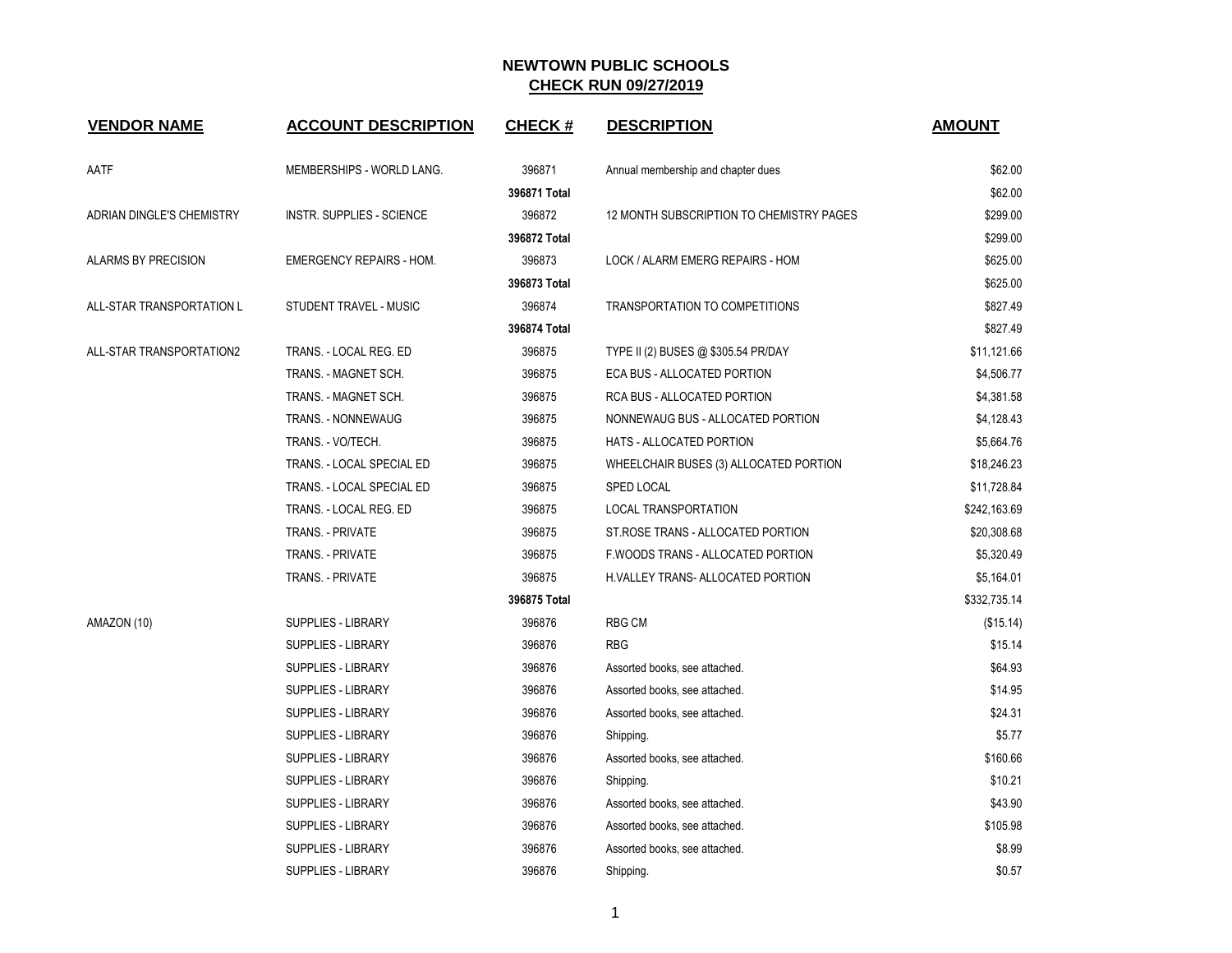| <u>VENDOR NAME</u> | <b>ACCOUNT DESCRIPTION</b> | <b>CHECK#</b> | <b>DESCRIPTION</b>                    | <b>AMOUNT</b> |
|--------------------|----------------------------|---------------|---------------------------------------|---------------|
| AMAZON (10)        | <b>SUPPLIES - LIBRARY</b>  | 396876        | Assorted books, see attached.         | \$71.14       |
|                    | <b>SUPPLIES - LIBRARY</b>  | 396876        | Assorted books, see attached.         | \$21.70       |
|                    | <b>SUPPLIES - LIBRARY</b>  | 396876        | Shipping.                             | \$5.62        |
|                    | SUPPLIES - LIBRARY         | 396876        | Assorted books, see attached.         | \$15.69       |
|                    | SUPPLIES - LIBRARY         | 396876        | Shipping.                             | \$1.00        |
|                    | <b>SUPPLIES - LIBRARY</b>  | 396876        | Assorted books, see attached.         | \$79.65       |
|                    | <b>SUPPLIES - LIBRARY</b>  | 396876        | Shipping.                             | \$0.54        |
|                    | SUPPLIES - LIBRARY         | 396876        | Assorted books, see attached.         | \$8.50        |
|                    | SUPPLIES - LIBRARY         | 396876        | Shipping.                             | \$4.78        |
|                    | SUPPLIES - LIBRARY         | 396876        | Shipping.                             | (\$5.96)      |
|                    | <b>SUPPLIES - LIBRARY</b>  | 396876        | Assorted books, see attached.         | \$106.52      |
|                    | <b>SUPPLIES - LIBRARY</b>  | 396876        | Assorted books. See attached.         | \$127.94      |
|                    | SUPPLIES - LIBRARY         | 396876        | Assorted books. See attached.         | \$92.94       |
|                    | <b>SUPPLIES - LIBRARY</b>  | 396876        | Assorted books. See attached.         | \$68.00       |
|                    | <b>SUPPLIES - LIBRARY</b>  | 396876        | Assorted books. See attached.         | \$75.58       |
|                    | SUPPLIES - LIBRARY         | 396876        | Third party shipping                  | \$0.95        |
|                    | SUPPLIES - LIBRARY         | 396876        | Assorted books. See attached.         | \$115.61      |
|                    | SUPPLIES - LIBRARY         | 396876        | Third party shipping                  | \$0.63        |
|                    | <b>SUPPLIES - LIBRARY</b>  | 396876        | Assorted books. See attached.         | \$105.57      |
|                    | <b>SUPPLIES - LIBRARY</b>  | 396876        | Third party shipping                  | \$1.64        |
|                    | SUPPLIES - LIBRARY         | 396876        | Assorted books. See attached.         | \$34.58       |
|                    | <b>SUPPLIES - LIBRARY</b>  | 396876        | Assorted books. See attached.         | \$15.99       |
|                    | <b>SUPPLIES - LIBRARY</b>  | 396876        | Third party shipping                  | \$5.26        |
|                    | <b>SUPPLIES - LIBRARY</b>  | 396876        | Assorted books. See attached.         | \$15.98       |
|                    | SUPPLIES - LIBRARY         | 396876        | Third party shipping                  | \$1.01        |
|                    | SUPPLIES - LIBRARY         | 396876        | Assorted books. See attached.         | \$105.71      |
|                    | <b>SUPPLIES - LIBRARY</b>  | 396876        | Assorted books and DVDs. See attached | \$14.97       |
|                    | <b>SUPPLIES - LIBRARY</b>  | 396876        | Shipping                              | \$2.59        |
|                    | SUPPLIES - LIBRARY         | 396876        | Assorted books and DVDs. See attached | (\$4.49)      |
|                    |                            | 396876 Total  |                                       | \$1,529.91    |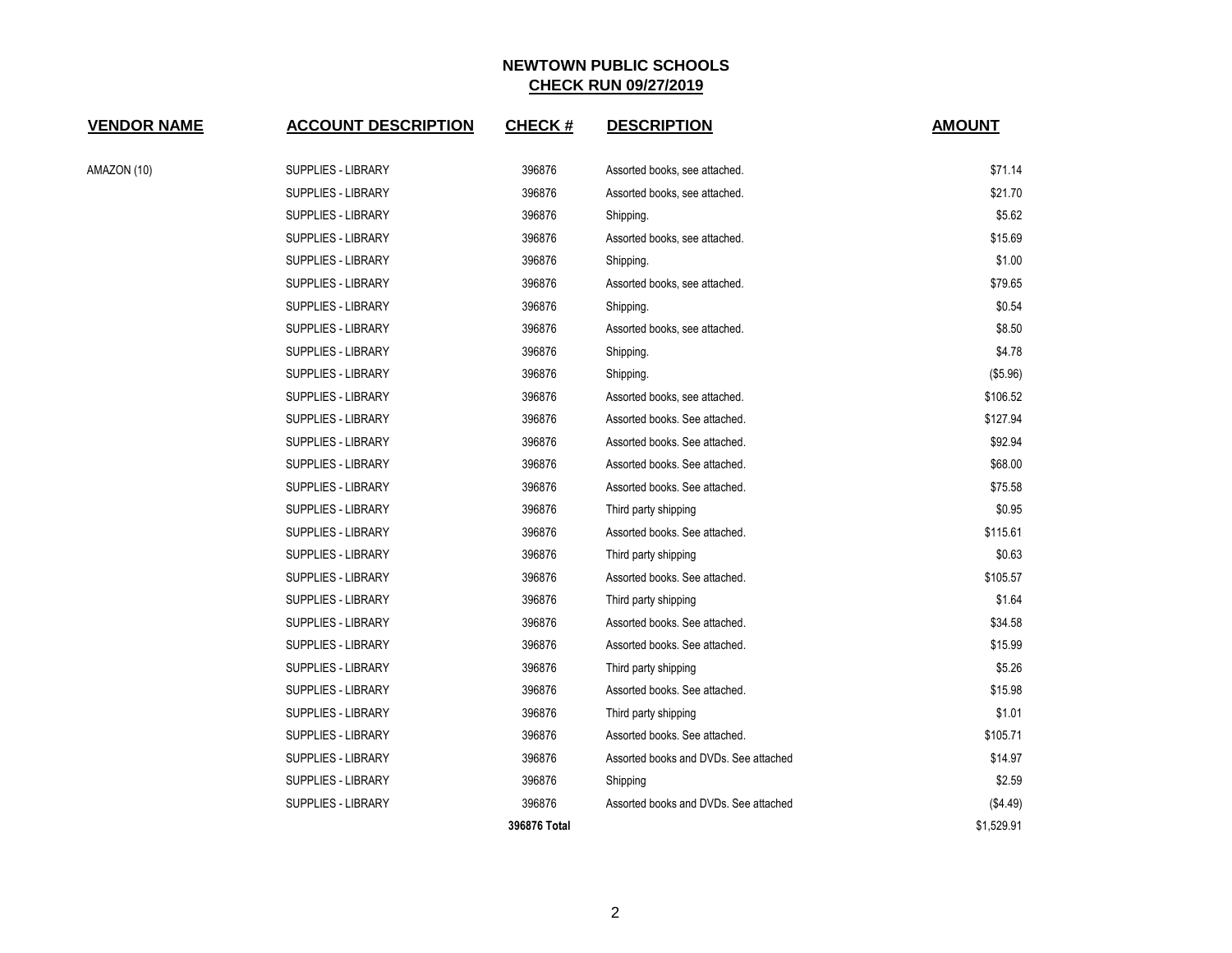| <b>VENDOR NAME</b> | <b>ACCOUNT DESCRIPTION</b>       | <b>CHECK#</b> | <b>DESCRIPTION</b>                                              | <b>AMOUNT</b> |
|--------------------|----------------------------------|---------------|-----------------------------------------------------------------|---------------|
| AMAZON (13)        | INSTR. SUPPLIES - CLASSROOM      | 396877        | Student White Board Erasers S/48 - no shipping                  | \$101.94      |
|                    | INSTR. SUPPLIES - CLASSROOM      | 396877        | Fundations Pockets Charts for K & 1                             | \$252.64      |
|                    | INSTR. SUPPLIES - CLASSROOM      | 396877        | Fundations Pockets Charts for K & 1                             | \$36.60       |
|                    | INSTR. SUPPLIES - CLASSROOM      | 396877        | Clipboards for BTs, velcro dots and magnetic tape               | \$35.97       |
|                    |                                  | 396877 Total  |                                                                 | \$427.15      |
| AMAZON (9)         | INSTR. SUPPLIES - SOC. STUDIES   | 396878        | SS Dept. supplies: Magnetic push pins, book labels              | \$14.95       |
|                    | INSTR. SUPPLIES - SOC. STUDIES   | 396878        | SS Dept. supplies: Magnetic push pins, book labels              | \$102.10      |
|                    | INSTR. SUPPLIES - SOC. STUDIES   | 396878        | SS Dept. supplies: Magnetic push pin                            | \$319.27      |
|                    | <b>INSTR. SUPPLIES - SCIENCE</b> | 396878        | DUSTPAN AND BRUSH, LIGHTBOX, SEAHORE BOOKS                      | \$97.52       |
|                    | <b>INSTR. SUPPLIES - SCIENCE</b> | 396878        | DUSTPAN AND BRUSH,LIGHTBOX,SEAHORE BOOKS                        | \$16.95       |
|                    | <b>INSTR. SUPPLIES - SCIENCE</b> | 396878        | DUSTPAN AND BRUSH, LIGHTBOX, SEAHORE BOOKS                      | \$15.99       |
|                    | INSTR. SUPPLIES - CLASSROOM      | 396878        | Glare Shade Fluorescent Light Filter Diffuser Covers            | \$647.80      |
|                    | <b>INSTR. SUPPLIES - ENGLISH</b> | 396878        | HDMI TO VGA ADAPTER(ABI) COLORED TAPE                           | \$19.98       |
|                    | <b>INSTR. SUPPLIES - ENGLISH</b> | 396878        | HDMI TO VGA ADAPTER(ABI) COLORED TAPE                           | \$9.80        |
|                    | <b>INSTR. SUPPLIES - SCIENCE</b> | 396878        | <b>SPEAKER</b>                                                  | (\$49.99)     |
|                    | <b>INSTR. SUPPLIES - SCIENCE</b> | 396878        | <b>SPEAKER</b>                                                  | \$49.99       |
|                    | <b>INSTR. SUPPLIES - MATH</b>    | 396878        | (1) Penda flex portable file (Dnes), (18-pack) loose-leaf paper | \$107.60      |
|                    | INSTR. SUPPLIES - MATH           | 396878        | (1) Pendaflex portable file (Dnes), (18-pack) loose-leaf paper  | \$86.99       |
|                    | INSTR. SUPPLIES - SOC. STUDIES   | 396878        | Miscellaneous stress balls, (1) class pack Crayola              | \$144.90      |
|                    | <b>INSTR. SUPPLIES - SCIENCE</b> | 396878        | Science materials for Lisa N See attached list                  | \$35.15       |
|                    | <b>INSTR. SUPPLIES - SCIENCE</b> | 396878        | Science materials for Lisa N See attached list                  | \$61.45       |
|                    | INSTR. SUPPLIES - SCIENCE        | 396878        | Science materials for Lisa N See attached list                  | \$5.98        |
|                    | <b>INSTR. SUPPLIES - SCIENCE</b> | 396878        | Science materials for Lisa N See attached list                  | \$95.25       |
|                    | <b>INSTR. SUPPLIES - SCIENCE</b> | 396878        | Science materials for Lisa N See attached list                  | \$12.38       |
|                    | <b>INSTR. SUPPLIES - SCIENCE</b> | 396878        | Science materials for Lisa N See attached list                  | \$25.90       |
|                    | <b>INSTR. SUPPLIES - SCIENCE</b> | 396878        | Science materials for Lisa N See attached list                  | \$215.21      |
|                    | <b>TEXTBOOKS - ENGLISH</b>       | 396878        | The death of Ivan Ilyich, Persepolis, tao te Ching, the inferno | \$26.75       |
|                    | <b>TEXTBOOKS - ENGLISH</b>       | 396878        | The death of Ivan Ilyich, Persepolis, tao te Ching, the inferno | \$94.50       |
|                    | <b>TEXTBOOKS - ENGLISH</b>       | 396878        | The death of Ivan Ilyich, Persepolis, tao te Ching, the inferno | \$113.40      |
|                    | <b>TEXTBOOKS - ENGLISH</b>       | 396878        | The death of Ivan Ilyich, Persepolis, tao te Ching, the inferno | \$92.40       |
|                    | INSTR. SUPPLIES - WORLD LANG.    | 396878        | (4) Classroom backdrop tapestries, (1) desktop calendar         | \$39.80       |
|                    | INSTR. SUPPLIES - WORLD LANG.    | 396878        | (4) Classroom backdrop tapestries, (1) desktop calendar         | \$157.76      |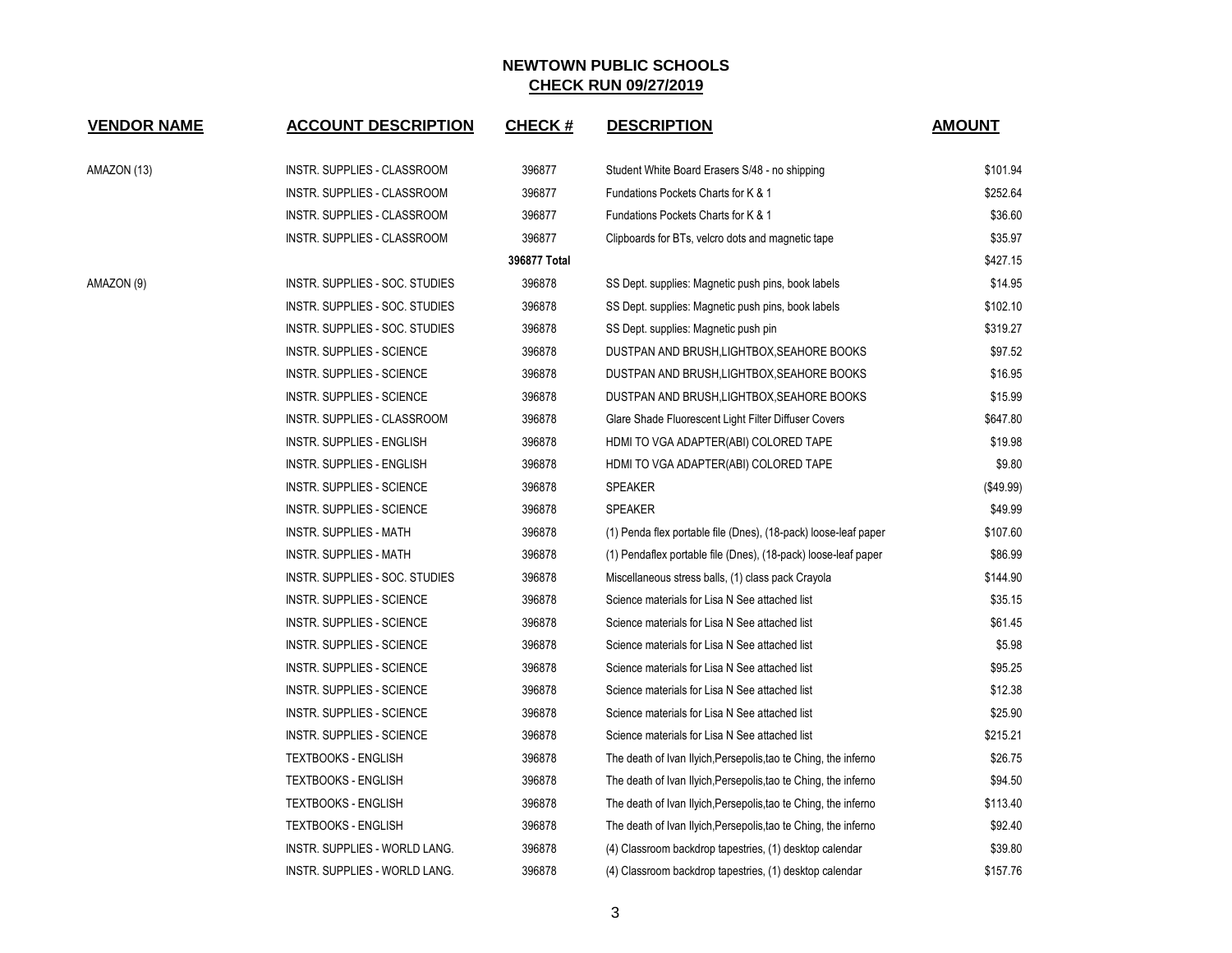| <b>VENDOR NAME</b> | <b>ACCOUNT DESCRIPTION</b>           | <b>CHECK#</b> | <b>DESCRIPTION</b>                                                  | <b>AMOUNT</b> |
|--------------------|--------------------------------------|---------------|---------------------------------------------------------------------|---------------|
| AMAZON (9)         | <b>INSTR. SUPPLIES - ENGLISH</b>     | 396878        | PENCIL SHARPENER, NOTEBOOKS, PENS, PO                               | \$14.49       |
|                    | <b>INSTR. SUPPLIES - ENGLISH</b>     | 396878        | PENCIL SHARPENER, NOTEBOOKS, PENS, PO                               | \$51.98       |
|                    | <b>INSTR. SUPPLIES - ENGLISH</b>     | 396878        | PENCIL SHARPENER, NOTEBOOKS, PENS, POWER CORD                       | \$62.16       |
|                    | INSTR. SUPPLIES - ENGLISH            | 396878        | Storage item for classroom for gabriel                              | \$65.70       |
|                    | <b>INSTR. SUPPLIES - ENGLISH</b>     | 396878        | <b>ENGLISH DEPT SUPPLIES see attached list</b>                      | \$135.36      |
|                    | <b>INSTR. SUPPLIES - SCIENCE</b>     | 396878        | SCIENCE DEPT SUPPLIES see attached list                             | \$141.37      |
|                    | <b>INSTR. SUPPLIES - ENGLISH</b>     | 396878        | pens kaplan                                                         | \$51.96       |
|                    | <b>INSTR. SUPPLIES - ENGLISH</b>     | 396878        | LARGE PRINT COPY OF FRIDAY NIGHT LIGHTS for student use             | \$53.05       |
|                    | <b>INSTR. SUPPLIES - MATH</b>        | 396878        | Blue folders, yellow folders, (5) 6-packs multi-color binders,      | \$51.98       |
|                    | <b>INSTR. SUPPLIES - MATH</b>        | 396878        | Blue folders, yellow folders, (5) 6-packs multi-color binders,      | \$92.52       |
|                    | <b>INSTR. SUPPLIES - MATH</b>        | 396878        | Blue folders, yellow folders, (5) 6-packs multi-color binders       | \$76.60       |
|                    | INSTR. SUPPLIES - SCIENCE            | 396878        | Science Supplies see attached list                                  | \$43.96       |
|                    | <b>INSTR. SUPPLIES - SCIENCE</b>     | 396878        | Science Supplies see attached list                                  | \$27.76       |
|                    | <b>INSTR. SUPPLIES - SCIENCE</b>     | 396878        | Science Supplies see attached list                                  | \$24.86       |
|                    | <b>INSTR. SUPPLIES - SCIENCE</b>     | 396878        | Science Supplies see attached list                                  | \$19.99       |
|                    | <b>INSTR. SUPPLIES - ENGLISH</b>     | 396878        | 9780375760990 THE DEATH OF IVAN ILYICH                              | \$73.04       |
|                    | <b>INSTR. SUPPLIES - SCIENCE</b>     | 396878        | SCIENCE MATERIALS-WIPES, DUSTPAN AND BRUSH                          | \$4.64        |
|                    | <b>INSTR. SUPPLIES - SCIENCE</b>     | 396878        | SCIENCE MATERIALS-WIPES, DUSTPAN AND BRUSH                          | \$25.58       |
|                    | <b>INSTR. SUPPLIES - SCIENCE</b>     | 396878        | SCIENCE MATERIALS-WIPES, DUSTPAN AND BRUSH                          | \$19.98       |
|                    | INSTR. SUPPLIES - ENGLISH            | 396878        | THE RUNNING DREAM WENDELIN VAN DRAANEN                              | \$260.70      |
|                    | <b>INSTR. SUPPLIES - MATH</b>        | 396878        | Math Dept. supplies: (2) pencil sharpeners, (2) scissor multi-packs | \$29.97       |
|                    | <b>INSTR. SUPPLIES - MATH</b>        | 396878        | Math Dept. supplies: (2) pencil sharpeners, (2) scissor multi-packs | \$99.90       |
|                    | <b>INSTR. SUPPLIES - MATH</b>        | 396878        | Math Dept. supplies: (2) pencil sharpeners, (2) scissor multi-packs | \$39.58       |
|                    | <b>INSTR. SUPPLIES - MATH</b>        | 396878        | Math Dept. supplies: (2) pencil sharpeners, (2) scissor multi-packs | \$99.90       |
|                    | <b>INSTR. SUPPLIES - MATH</b>        | 396878        | Math Dept. supplies: (2) pencil sharpeners, (2) scissor multi-packs | \$111.39      |
|                    | <b>INSTR. SUPPLIES - MATH</b>        | 396878        | Math Dept. supplies: (2) pencil sharpeners, (2) scissor multi-packs | \$442.59      |
|                    | <b>INSTR. SUPPLIES - MATH</b>        | 396878        | Math Dept. supplies: (2) pencil sharpeners, (2) scissor multi-packs | \$27.76       |
|                    | INSTR. SUPPLIES - WORLD LANG.        | 396878        | WL Dept. supplies: (12-pack) white tablecloths, magnets,            | \$133.61      |
|                    | INSTR. SUPPLIES - WORLD LANG.        | 396878        | WL Dept. supplies: (12-pack) white tablecloths, magnets,            | \$41.18       |
|                    | INSTR. SUPPLIES - WORLD LANG.        | 396878        | WL Dept. supplies: (12-pack) white tablecloths, magnets,            | \$25.98       |
|                    | <b>INSTR. SUPPLIES - WORLD LANG.</b> | 396878        | WL Dept. supplies: (12-pack) white tablecloths, magnets,            | \$11.49       |
|                    | <b>INSTR. SUPPLIES - SCIENCE</b>     | 396878        | <b>ECOGEAR</b>                                                      | \$79.99       |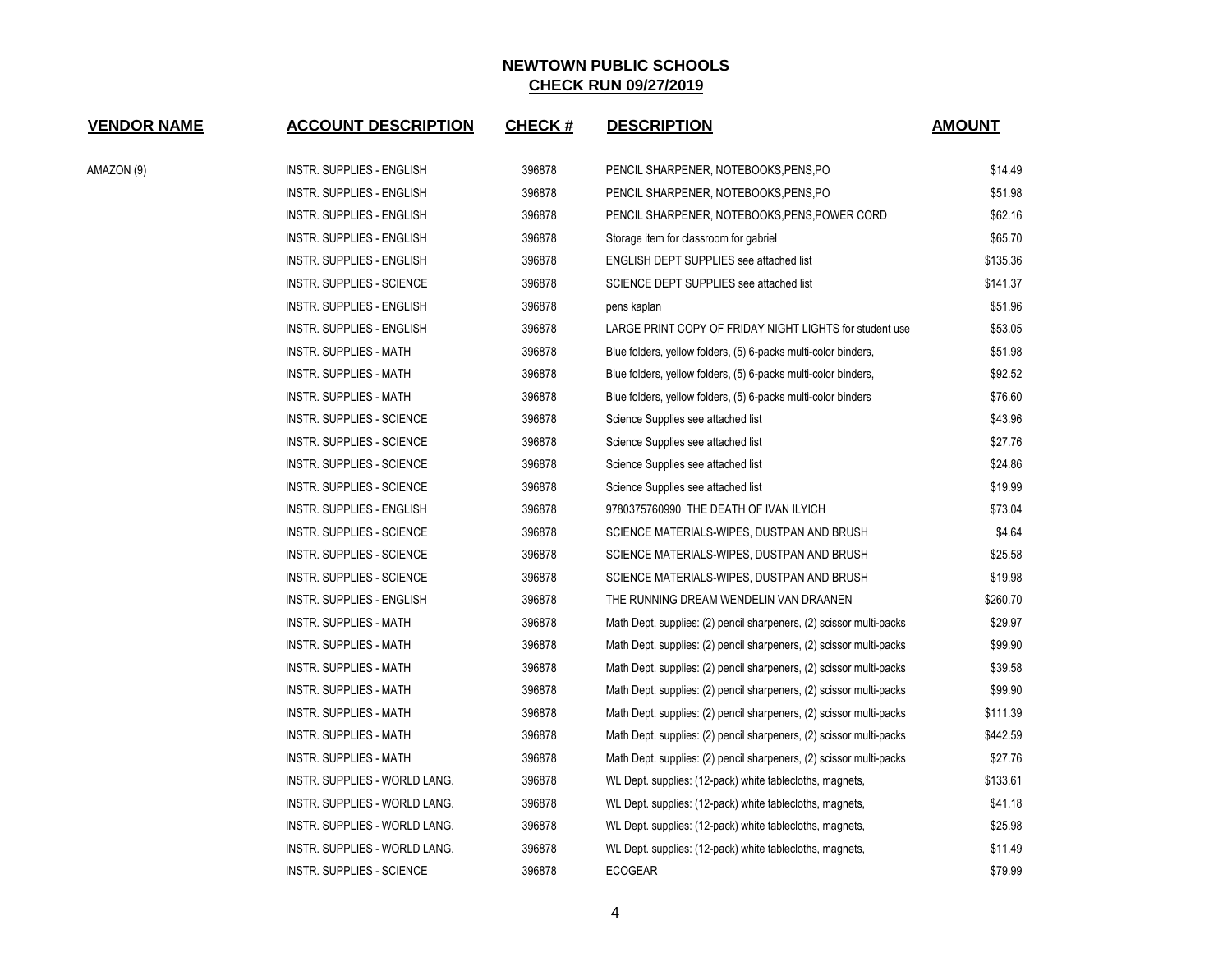| <b>VENDOR NAME</b>          | <b>ACCOUNT DESCRIPTION</b>       | <b>CHECK#</b> | <b>DESCRIPTION</b>                                            | <b>AMOUNT</b> |
|-----------------------------|----------------------------------|---------------|---------------------------------------------------------------|---------------|
| AMAZON (9)                  | INSTR. SUPPLIES - SOC. STUDIES   | 396878        | (2) Wireless presentation remotes. No shipping.               | \$28.98       |
|                             | <b>INSTR. SUPPLIES - SCIENCE</b> | 396878        | Avery Magnetic paper (5), HP red ink (2)                      | \$58.65       |
|                             | <b>INSTR. SUPPLIES - SCIENCE</b> | 396878        | Avery Magnetic paper (5), HP red ink (2)                      | \$29.66       |
|                             | INSTR. SUPPLIES - SOC. STUDIES   | 396878        | (3) Multi-packs colored pencils, (3) GeoPuzzles               | \$301.82      |
|                             | <b>INSTR. SUPPLIES - ENGLISH</b> | 396878        | presentation pointers                                         | \$43.98       |
|                             | INSTR. SUPPLIES - T.A.P.         | 396878        | Brain Games - Sticker by Number: America. Studio Series       | \$122.32      |
|                             | INSTR. SUPPLIES - T.A.P.         | 396878        | Brain Games - Sticker by Number: America. Studio Series       | \$28.08       |
|                             | INSTR. SUPPLIES - T.A.P.         | 396878        | Brain Games - Sticker by Number: America. Studio Series       | \$23.91       |
|                             | INSTR. SUPPLIES - T.A.P.         | 396878        | Brain Games - Sticker by Number: America. Studio Series       | \$24.99       |
|                             | INSTR. SUPPLIES - T.A.P.         | 396878        | Brain Games - Sticker by Number: America. Studio Series       | \$14.70       |
|                             | INSTR. SUPPLIES - T.A.P.         | 396878        | Brain Games - Sticker by Number: America. Studio Series       | (\$7.87)      |
|                             | INSTR. SUPPLIES - T.A.P.         | 396878        | Brain Games - Sticker by Number: America. Studio Series       | \$17.44       |
|                             | <b>INSTR. SUPPLIES - MATH</b>    | 396878        | (1) Elmo TT12iD document camera, (2) boxes eraser caps        | \$28.75       |
|                             | <b>INSTR. SUPPLIES - MATH</b>    | 396878        | (1) Elmo TT12iD document camera, (2) boxes eraser caps        | \$594.00      |
|                             | <b>INSTR. SUPPLIES - MATH</b>    | 396878        | Shipping fee (document camera).                               | \$16.49       |
|                             | <b>INSTR. SUPPLIES - MATH</b>    | 396878        | (1) Elmo TT12iD document camera, (2) boxes eraser caps        | \$11.25       |
|                             | <b>INSTR. SUPPLIES - SCIENCE</b> | 396878        | 9 wireless presenters, 2 hdmi to vga cables for English Dept. | \$221.89      |
|                             | OFF. SUPPLIES - ADMIN.           | 396878        | GBC® Clear View Presentation Binding System Cover             | (\$55.52)     |
|                             | OFF. SUPPLIES - ADMIN.           | 396878        | GBC® Clear View Presentation Binding System Cover             | \$55.52       |
|                             | OFF. SUPPLIES - ADMIN.           | 396878        | GBC® Clear View Presentation Binding System Cover             | \$26.78       |
|                             | <b>INSTR. SUPPLIES - SCIENCE</b> | 396878        | Play-Doh                                                      | \$59.98       |
|                             | INSTR. SUPPLIES - SCIENCE        | 396878        | Dividers, Laminating Pouches, Purrell                         | \$142.86      |
|                             |                                  | 396878 Total  |                                                               | \$6,789.46    |
| ARROW LINE PAINTING LLC     | <b>B&amp;G CONTRACTED SERV.</b>  | 396879        | PARKING LOT PAINTING - ALL SCHOOLS 2019-2020                  | \$1,055.00    |
|                             | <b>B&amp;G CONTRACTED SERV.</b>  | 396879        | PARKING LOT PAINTING - ALL SCHOOLS 2019-2020                  | \$1,725.00    |
|                             |                                  | 396879 Total  |                                                               | \$2,780.00    |
| AUDIO VIDEO TECHNOLOGIES    | REPAIRS - INFO. TECH.            | 396880        | NHS B146 Replace VGA connector                                | \$415.00      |
|                             |                                  | 396880 Total  |                                                               | \$415.00      |
| <b>AUTO HOME COMMERCIAL</b> | <b>EMERGENCY REPAIRS - H.S.</b>  | 396881        | PA SYSTEM / CLOCK REPAIRS - NHS                               | \$870.18      |
|                             |                                  | 396881 Total  |                                                               | \$870.18      |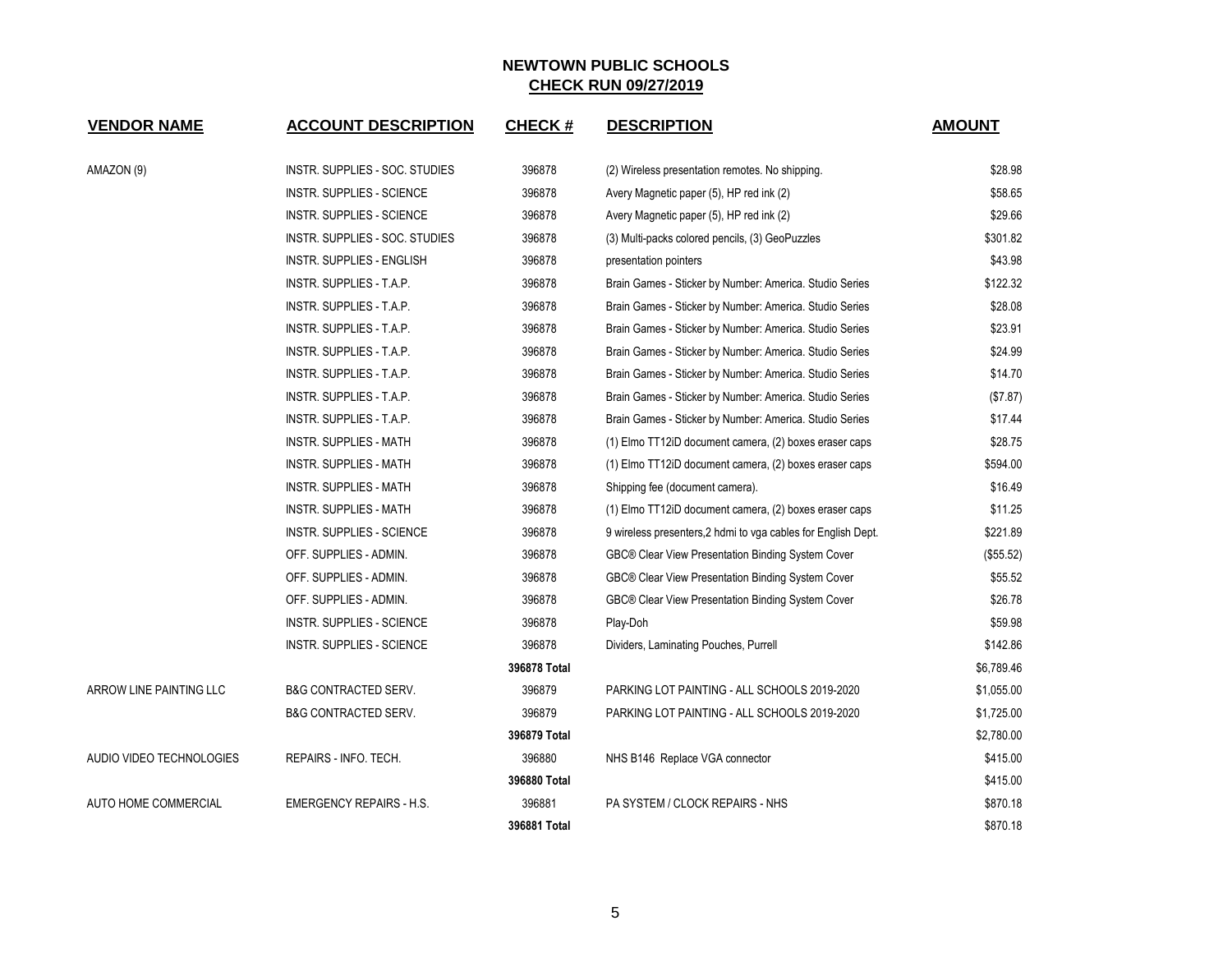| <b>VENDOR NAME</b>          | <b>ACCOUNT DESCRIPTION</b>       | <b>CHECK#</b> | <b>DESCRIPTION</b>                                                | <b>AMOUNT</b> |
|-----------------------------|----------------------------------|---------------|-------------------------------------------------------------------|---------------|
| <b>BLICK ART MATERIALS</b>  | INSTR. SUPPLIES - C.W.E.         | 396882        | FOAM PACK-WATERCOLOR ST                                           | \$116.90      |
|                             | INSTR. SUPPLIES - C.W.E.         | 396882        | FOAM PACK-WATERCOLOR ST                                           | \$425.11      |
|                             | <b>INSTR. SUPPLIES - ART</b>     | 396882        | ACRYLIC- ARTISAN OIL- CANVAS- SEE CART                            | \$26.48       |
|                             |                                  | 396882 Total  |                                                                   | \$568.49      |
| BORGES, MARIZA A.           | MEMBERSHIPS - ELEM.              | 396883        | <b>NURSES MEMBERSHIP</b>                                          | \$110.00      |
|                             |                                  | 396883 Total  |                                                                   | \$110.00      |
| CAROLINA BIOLOGICAL         | <b>INSTR. SUPPLIES - SCIENCE</b> | 396884        | see attached list science materials quote 437376 SQ               | \$229.36      |
|                             |                                  | 396884 Total  |                                                                   | \$229.36      |
| CASP                        | STAFF TRAIN. - PUPIL SERV.       | 396885        | <b>REGISTRATION</b>                                               | \$70.00       |
|                             |                                  | 396885 Total  |                                                                   | \$70.00       |
| CBS LLC                     | EQUIPMENT - INFO. TECH.          | 396886        | Epson 680 SST - with wall mount and HDMI connection               | \$1,578.00    |
|                             |                                  | 396886 Total  |                                                                   | \$1,578.00    |
| <b>CCSS</b>                 | STAFF TRAIN. - CLASSROOM         | 396887        | Connecticut Council for the Social Studies Annual Conference regi | \$95.00       |
|                             | STAFF TRAIN. - CLASSROOM         | 396887        | Connecticut Council for the Social Studies Annual Conference regi | \$75.00       |
|                             | STAFF TRAIN. - CLASSROOM         | 396887        | Connecticut Council for the Social Studies Annual Conference regi | \$75.00       |
|                             |                                  | 396887 Total  |                                                                   | \$245.00      |
| CCSS                        | MEMBERSHIPS - SOC. STUDIES       | 396888        | Connecticut Council for the Social Studies membership renewal     | \$20.00       |
|                             |                                  | 396888 Total  |                                                                   | \$20.00       |
| COMMITTEE FOR CHILDREN      | INSTR. SUPPLIES - CLASSROOM      | 396889        | Item#102200 - Grade 4 Music Video DVD-no shipping                 | \$51.00       |
|                             |                                  | 396889 Total  |                                                                   | \$51.00       |
| <b>COMMUNITY PLAYTHINGS</b> | STAFF TRAVEL - SP. ED. PREK-8    | 396890        | TABLE AND CHAIRS ITEM: C224 FREE SHIPPING                         | \$420.00      |
|                             |                                  | 396890 Total  |                                                                   | \$420.00      |
| <b>CREC</b>                 | STAFF TRAIN. - SCIENCE           | 396891        | NGSS seminar 9/23-24/2019                                         | \$500.00      |
|                             |                                  | 396891 Total  |                                                                   | \$500.00      |
| DALTON, ANNE                | STAFF TRAIN. - HEALTH ADMIN.     | 396892        | <b>FALL NURSING CONF</b>                                          | \$125.00      |
|                             | STAFF TRAVEL - HEALTH ADMIN.     | 396892        | TRAVEL FALL NURSING CONF                                          | \$46.40       |
|                             |                                  | 396892 Total  |                                                                   | \$171.40      |
| DELL MARKETING L.P.         | EQUIPMENT - INFO. TECH.          | 396893        | Dell Touch Interactive Monitor C5518OT                            | \$2,507.99    |
|                             | EQUIPMENT - INFO. TECH.          | 396893        | Dell Large Fusion Fixed Flat Panel wall Mount                     | \$90.99       |
|                             |                                  | 396893 Total  |                                                                   | \$2,598.98    |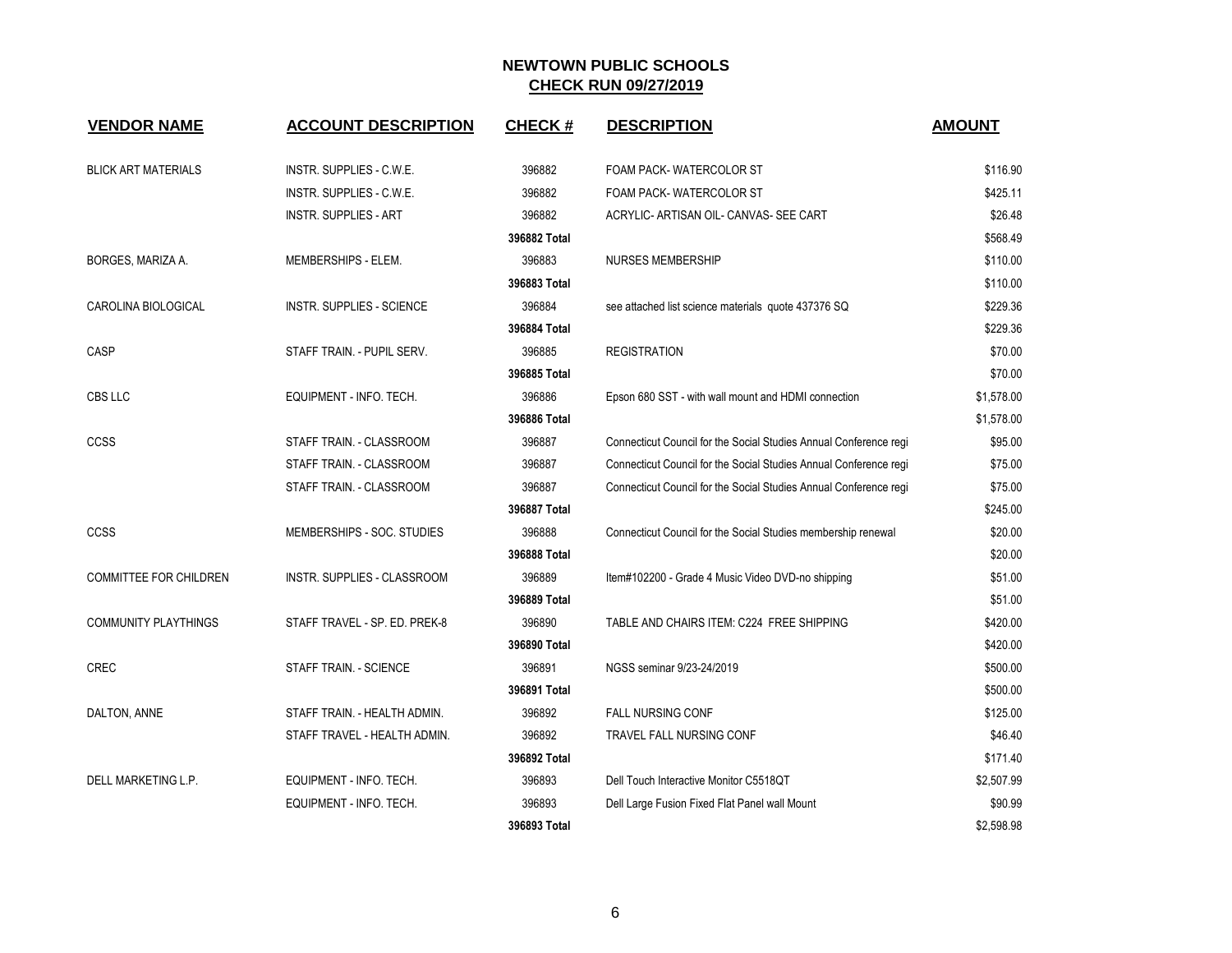| <b>VENDOR NAME</b>              | <b>ACCOUNT DESCRIPTION</b>          | <b>CHECK#</b> | <b>DESCRIPTION</b>                                          | <b>AMOUNT</b> |
|---------------------------------|-------------------------------------|---------------|-------------------------------------------------------------|---------------|
| DEMCO INC.                      | <b>SUPPLIES - LIBRARY</b>           | 396894        | 6in Spectra letter signage                                  | \$173.18      |
|                                 | <b>SUPPLIES - LIBRARY</b>           | 396894        | shipping                                                    | \$17.76       |
|                                 |                                     | 396894 Total  |                                                             | \$190.94      |
| DIEVERT, LISA                   | STAFF TRAIN. - STAFF DEVELOP.       | 396895        | <b>FUNDATIONS WORKSHOP</b>                                  | \$289.00      |
|                                 |                                     | 396895 Total  |                                                             | \$289.00      |
| <b>DISCOVERY EDUCATION</b>      | CONTRACTED SERV. - LIBRARY          | 396896        | Registration for DISCOVERY EDUCATION STREAMING K-8 LICENSI  | \$1,600.00    |
|                                 |                                     | 396896 Total  |                                                             | \$1,600.00    |
| <b>EDADVANCE</b>                | CONTRACTED SERV. - SUPER.           | 396897        | WESTERN CT SUPER WEATHER ALERT                              | \$1,000.00    |
|                                 |                                     | 396897 Total  |                                                             | \$1,000.00    |
| <b>ESPITEE, KRISTEN</b>         | STAFF TRAVEL - SP. ED. PREK-8       | 396898        | TRAVEL 08/21-08/30/19                                       | \$34.10       |
|                                 |                                     | 396898 Total  |                                                             | \$34.10       |
| <b>FAIRFIELD UNIVERSITY</b>     | UNIVERSITY INTERNS                  | 396899        | <b>INTERNS</b>                                              | \$15,000.00   |
|                                 | UNIVERSITY INTERNS                  | 396899        | <b>INTERNS</b>                                              | \$30,000.00   |
|                                 |                                     | 396899 Total  |                                                             | \$45,000.00   |
| FORESTRY SUPPLIES INC.          | <b>INSTR. SUPPLIES - SCIENCE</b>    | 396900        | 6 enviro flagging units 58037 plus shipping for APES & Chem | \$29.29       |
|                                 |                                     | 396900 Total  |                                                             | \$29.29       |
| <b>HAT CITY PAPER &amp; SUP</b> | <b>B&amp;G SUPPLIES - CUSTODIAL</b> | 396901        | FOAM SOAP, LYSOL, GARBAGE CANS, MOP WRINGERS                | \$9,382.45    |
|                                 | <b>B&amp;G SUPPLIES - CUSTODIAL</b> | 396901        | FOAM SOAP, LYSOL, GARBAGE CANS, MOP WRINGERS                | \$180.25      |
|                                 |                                     | 396901 Total  |                                                             | \$9,562.70    |
| <b>HEINEMANN</b>                | TEXTBOOKS - CURR. DEVELOP.          | 396902        | Grade 4 Units of Study for Reading/Writing with Trade Pack  | \$603.90      |
|                                 |                                     | 396902 Total  |                                                             | \$603.90      |
| HOMETOWN TOOL LLC               | <b>B&amp;G SUPPLIES - MAINT.</b>    | 396903        | SANDERS FOR GRAFFITI REMOVAL - NHS                          | \$327.00      |
|                                 |                                     | 396903 Total  |                                                             | \$327.00      |
| <b>INTEGRITY PIANO SERVICE</b>  | <b>REPAIRS - MUSIC</b>              | 396904        | 1969 Yamaha Upright School Tuning                           | \$138.00      |
|                                 | <b>REPAIRS - MUSIC</b>              | 396904        | Service Piano Life-saver system                             | \$12.00       |
|                                 |                                     | 396904 Total  |                                                             | \$150.00      |
| KEITH, DEBORAH                  | STAFF TRAIN. - STAFF DEVELOP.       | 396905        | <b>FUNDATIONS WORKSHOP</b>                                  | \$289.00      |
|                                 |                                     | 396905 Total  |                                                             | \$289.00      |
| KILCOURSE, LISA                 | OFF. SUPPLIES - ADMIN.              | 396906        | STUDENT CLIMATE / SPIRIT EVENT                              | \$23.70       |
|                                 |                                     | 396906 Total  |                                                             | \$23.70       |
| KRAPF, LISA                     | STAFF TRAVEL - BUS. SERV.           | 396907        | TRAVEL TRB TRAINING                                         | \$27.61       |
|                                 |                                     | 396907 Total  |                                                             | \$27.61       |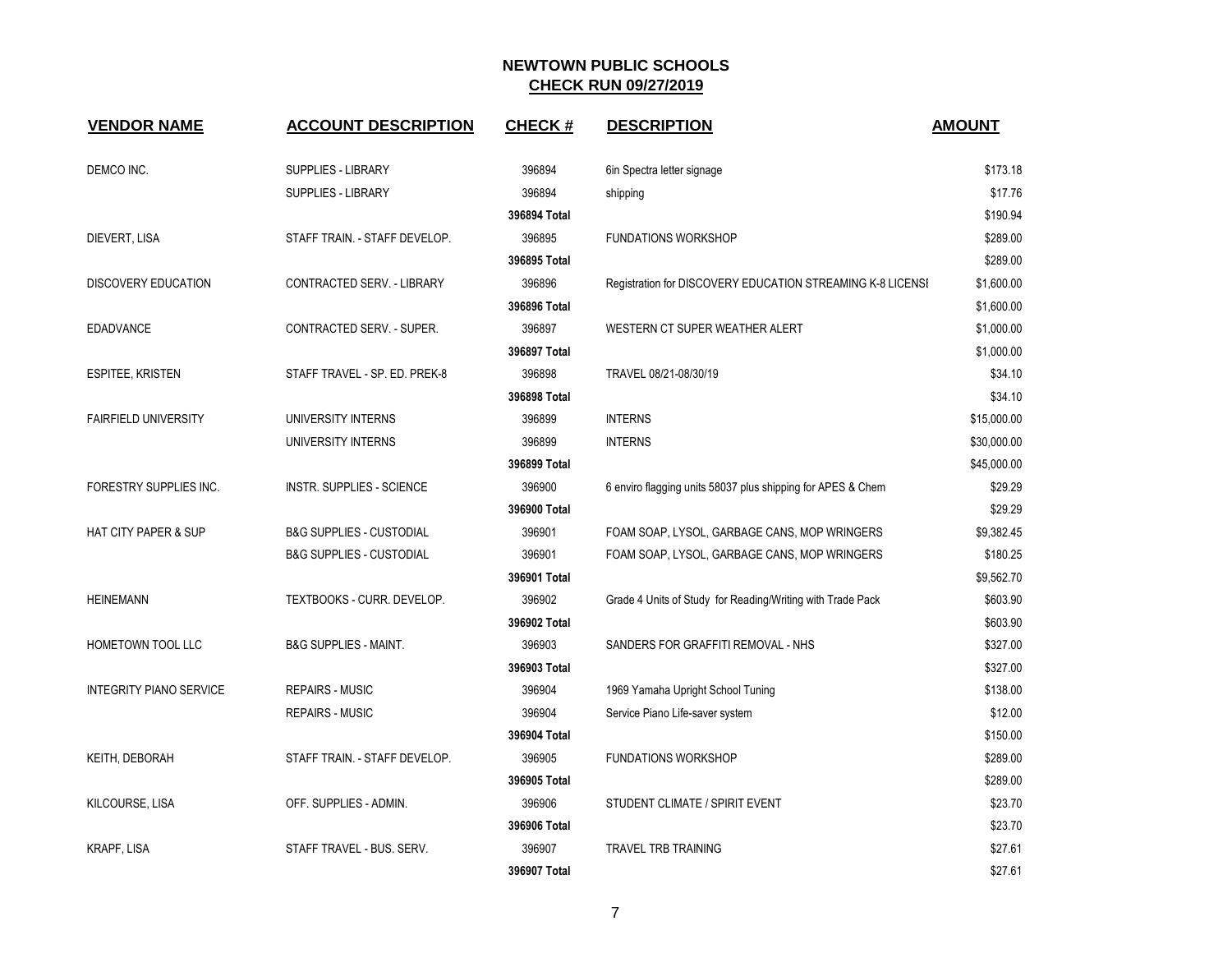| <b>VENDOR NAME</b> | <b>ACCOUNT DESCRIPTION</b>       | <b>CHECK#</b> | <b>DESCRIPTION</b>                                           | <b>AMOUNT</b> |
|--------------------|----------------------------------|---------------|--------------------------------------------------------------|---------------|
| KULIGOWSKI, MIRYAM | STAFF TRAIN. - STAFF DEVELOP.    | 396908        | <b>FUNDATIONS WORKSHOP</b>                                   | \$289.00      |
|                    |                                  | 396908 Total  |                                                              | \$289.00      |
| LAND JET BUS LINES | STUDENT TRAVEL - MUSIC           | 396909        | COACH BUSES TO BALTIMORE                                     | \$9,900.00    |
|                    |                                  | 396909 Total  |                                                              | \$9,900.00    |
| LEARNING A-Z       | INSTR. SUPPLIES - SP. ED. PREK-8 | 396910        | <b>LEARNING A-Z RENEWAL</b>                                  | \$489.85      |
|                    |                                  | 396910 Total  |                                                              | \$489.85      |
| MASON W.B. INC.    | INSTR. SUPPLIES - SP. ED. H.S.   | 396911        | SUPPLIES NHS                                                 | \$67.99       |
|                    | INSTR. SUPPLIES - CLASSROOM      | 396911        | Various classroom supplies for Grades K-4 and SPED           | (\$22.75)     |
|                    | INSTR. SUPPLIES - CLASSROOM      | 396911        | Various classroom supplies for Grades K-4 and SPED           | \$22.75       |
|                    | INSTR. SUPPLIES - CLASSROOM      | 396911        | Various classroom supplies for Grades K-4 and SPED           | \$15.99       |
|                    | INSTR. SUPPLIES - CLASSROOM      | 396911        | Various classroom supplies for Grades K-4 and SPED           | \$100.59      |
|                    | INSTR. SUPPLIES - CLASSROOM      | 396911        | Various classroom supplies for Grades K-4 and SPED           | \$764.31      |
|                    | OFF. SUPPLIES - BUS. SERV.       | 396911        | <b>WATER 2019/20</b>                                         | \$29.95       |
|                    | OFF. SUPPLIES - BUS. SERV.       | 396911        | <b>SUPPLIES 2019/20</b>                                      | \$29.99       |
|                    | OFF. SUPPLIES - BUS. SERV.       | 396911        | <b>SUPPLIES 2019/20</b>                                      | \$20.55       |
|                    | OFF. SUPPLIES - BUS. SERV.       | 396911        | <b>SUPPLIES 2019/20</b>                                      | \$27.62       |
|                    | OFF. SUPPLIES - BUS. SERV.       | 396911        | <b>WATER 2019/20</b>                                         | \$29.95       |
|                    | OFF. SUPPLIES - BUS. SERV.       | 396911        | <b>SUPPLIES 2019/20</b>                                      | \$31.64       |
|                    | OFF. SUPPLIES - BUS. SERV.       | 396911        | <b>SUPPLIES 2019/20</b>                                      | \$24.94       |
|                    | OFF. SUPPLIES - BUS. SERV.       | 396911        | <b>SUPPLIES 2019/20</b>                                      | \$21.22       |
|                    | OFF. SUPPLIES - BUS. SERV.       | 396911        | WATER 2019/20                                                | \$29.95       |
|                    | OFF. SUPPLIES - BUS. SERV.       | 396911        | COFFEE 2019/20                                               | \$49.46       |
|                    | OFF. SUPPLIES - BUS. SERV.       | 396911        | <b>SUPPLIES 2019/20</b>                                      | \$59.97       |
|                    | OFF. SUPPLIES - BUS. SERV.       | 396911        | <b>SUPPLIES 2019/20</b>                                      | \$251.57      |
|                    | <b>INSTR. SUPPLIES - ART</b>     | 396911        | Art supplies-see attached- Consortium bid 19-20, no shipping | (\$39.28)     |
|                    | <b>INSTR. SUPPLIES - ART</b>     | 396911        | Art supplies-see attached- Consortium bid 19-20, no shipping | \$23.92       |
|                    | <b>INSTR. SUPPLIES - ART</b>     | 396911        | Art supplies-see attached- Consortium bid 19-20, no shipping | \$51.36       |
|                    | <b>INSTR. SUPPLIES - ART</b>     | 396911        | Art supplies-see attached- Consortium bid 19-20, no shipping | \$102.35      |
|                    | <b>INSTR. SUPPLIES - ART</b>     | 396911        | Art supplies-see attached- Consortium bid 19-20, no shipping | \$416.60      |
|                    | <b>INSTR. SUPPLIES - MUSIC</b>   | 396911        | Music portion                                                | \$205.50      |
|                    | <b>INSTR. SUPPLIES - MUSIC</b>   | 396911        | Music portion                                                | \$154.90      |
|                    | <b>INSTR. SUPPLIES - MUSIC</b>   | 396911        | Music portion                                                | \$41.98       |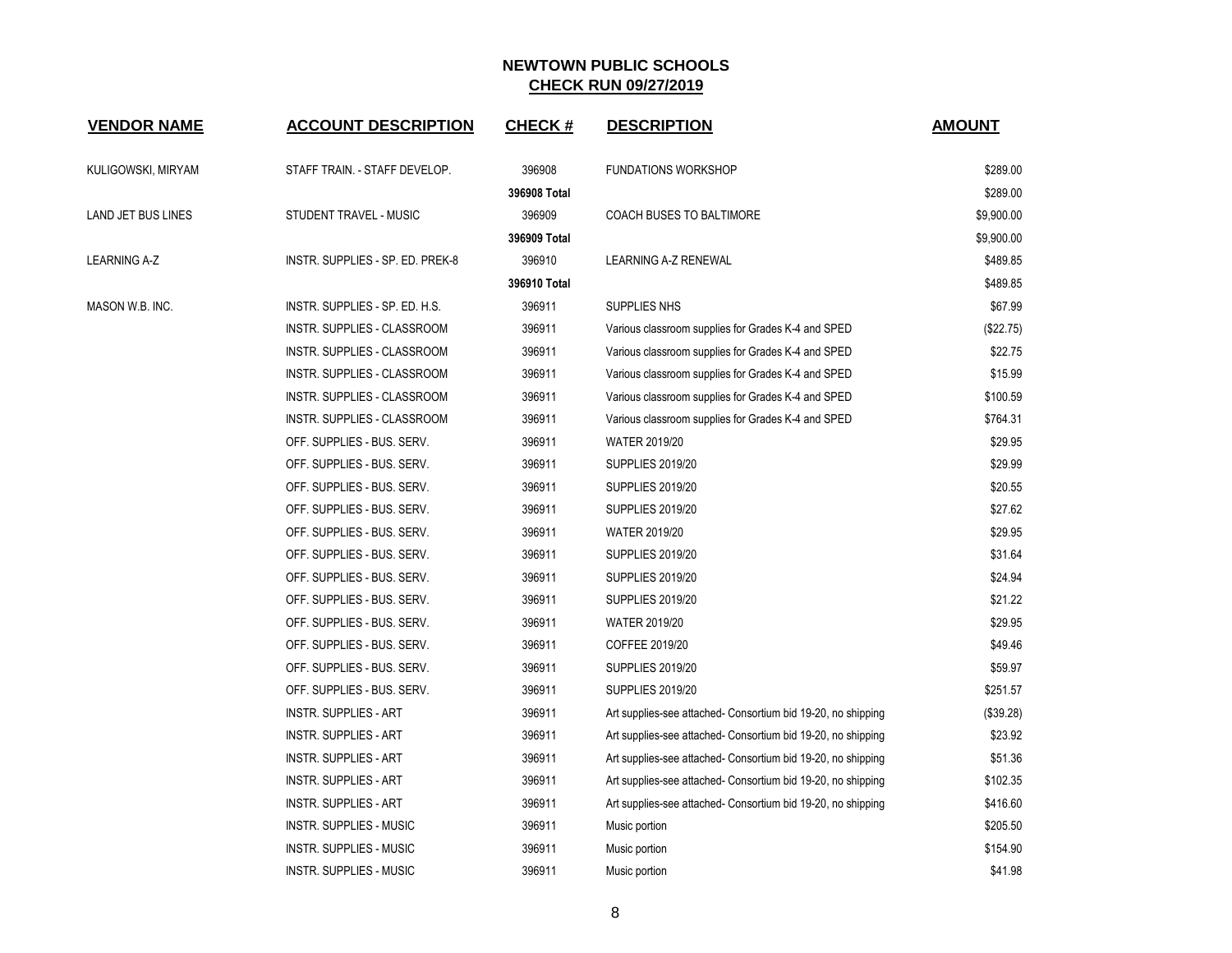| VE <u>NDOR NAME</u> | <b>ACCOUNT DESCRIPTION</b>            | <b>CHECK#</b> | <b>DESCRIPTION</b>                                             | <b>AMOUNT</b> |
|---------------------|---------------------------------------|---------------|----------------------------------------------------------------|---------------|
| MASON W.B. INC.     | INSTR. SUPPLIES - MUSIC               | 396911        | Music portion                                                  | \$27.00       |
|                     | EQUIPMENT - DISTRICT FURNITURE        | 396911        | <b>FURNITURE ANNE UBERTI SEE ATTACH</b>                        | \$404.98      |
|                     | EQUIPMENT - DISTRICT FURNITURE        | 396911        | FURNITURE ANNE UBERTI SEE ATTACH                               | \$264.99      |
|                     | <b>EQUIPMENT - DISTRICT FURNITURE</b> | 396911        | FURNITURE ANNE UBERTI SEE ATTACH                               | \$534.00      |
|                     | <b>EQUIPMENT - DISTRICT FURNITURE</b> | 396911        | FURNITURE ANNE UBERTI SEE ATTACH                               | \$299.99      |
|                     | <b>EQUIPMENT - DISTRICT FURNITURE</b> | 396911        | FURNITURE ANNE UBERTI SEE ATTACH                               | (\$264.99)    |
|                     | EQUIPMENT - DISTRICT FURNITURE        | 396911        | FURNITURE ANNE UBERTI SEE ATTACH                               | (\$264.99)    |
|                     | EQUIPMENT - DISTRICT FURNITURE        | 396911        | FURNITURE ANNE UBERTI SEE ATTACH                               | \$1,120.00    |
|                     | INSTR. SUPPLIES - CLASSROOM           | 396911        | White copy paper, tissues and construction paper for grade K-4 | \$19.20       |
|                     | INSTR. SUPPLIES - CLASSROOM           | 396911        | Misc. Kindergarten classroom supplies                          | \$135.21      |
|                     | INSTR. SUPPLIES - CLASSROOM           | 396911        | Misc. Kindergarten classroom supplies                          | \$5.32        |
|                     | INSTR. SUPPLIES - CLASSROOM           | 396911        | Misc. Kindergarten classroom supplies                          | \$51.16       |
|                     | INSTR. SUPPLIES - CLASSROOM           | 396911        | Misc. Kindergarten classroom supplies                          | \$20.10       |
|                     | INSTR. SUPPLIES - CLASSROOM           | 396911        | Misc. Kindergarten classroom supplies                          | \$32.70       |
|                     | INSTR. SUPPLIES - CLASSROOM           | 396911        | Misc. Kindergarten classroom supplies                          | \$25.58       |
|                     | <b>INSTR. SUPPLIES - SCIENCE</b>      | 396911        | SEE ATTACHED LIST                                              | \$141.23      |
|                     | <b>INSTR. SUPPLIES - SCIENCE</b>      | 396911        | SCIENCE ORDER for HARRISON SEE ATTACHED LIST                   | \$85.84       |
|                     | <b>INSTR. SUPPLIES - SCIENCE</b>      | 396911        | SCIENCE ORDER for HARRISON SEE ATTACHED LIST                   | \$65.98       |
|                     | INSTR. SUPPLIES - CLASSROOM           | 396911        | See attached, borders, name plates, comp books, no shipping    | \$50.50       |
|                     | INSTR. SUPPLIES - CLASSROOM           | 396911        | See attached, borders, name plates, comp books, no shipping    | \$10.11       |
|                     | <b>INSTR. SUPPLIES - MATH</b>         | 396911        | Math Dept. supplies: (13) Expo chisel tip 16-count multicolor  | \$189.68      |
|                     | INSTR. SUPPLIES - CLASSROOM           | 396911        | ICE 55304 48x24x29 walnut tables . For music lab               | \$1,320.00    |
|                     | OFF. SUPPLIES - PUPIL SERV.           | 396911        | <b>BOTTLED WATER</b>                                           | \$41.52       |
|                     | INSTR. SUPPLIES - CLASSROOM           | 396911        | For supplies as needed.                                        | \$5.92        |
|                     | INSTR. SUPPLIES - SP. ED. PREK-8      | 396911        | VELCRO FOR MIDDLE GATE LOLA A                                  | \$293.94      |
|                     | OFF. SUPPLIES - PUPIL SERV.           | 396911        | <b>SUPPLIES PPS</b>                                            | \$364.67      |
|                     | OFF. SUPPLIES - ADMIN.                | 396911        | <b>COPY PAPER</b>                                              | (\$256.99)    |
|                     | OFF. SUPPLIES - ADMIN.                | 396911        | <b>COPY PAPER</b>                                              | \$5,035.00    |
|                     | OFF. SUPPLIES - ADMIN.                | 396911        | <b>COPY PAPER</b>                                              | (\$367.98)    |
|                     | OFF. SUPPLIES - ADMIN.                | 396911        | <b>COPY PAPER</b>                                              | (\$367.98)    |
|                     |                                       | 396911 Total  |                                                                | \$11,534.71   |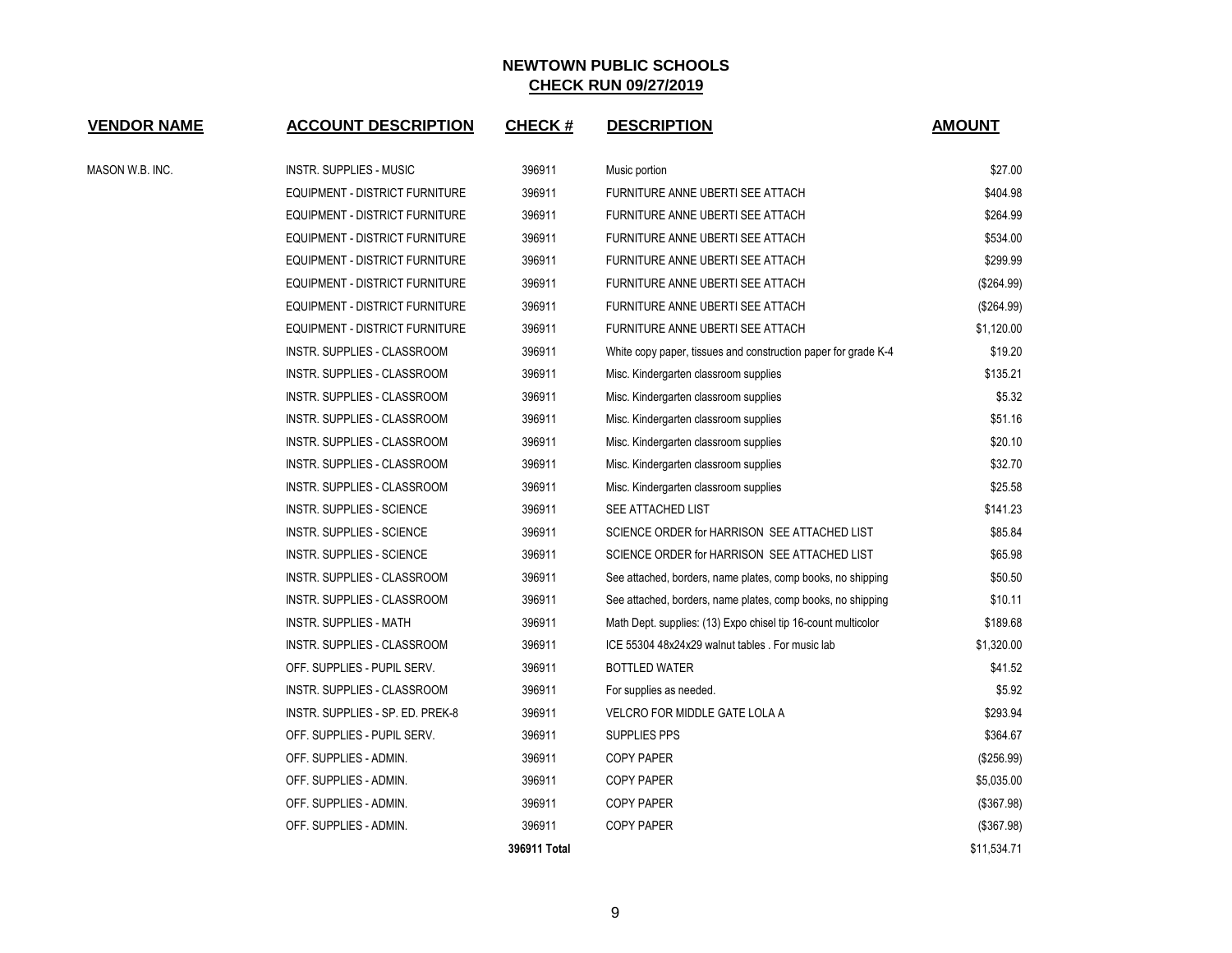| <b>VENDOR NAME</b>       | <b>ACCOUNT DESCRIPTION</b>       | <b>CHECK#</b> | <b>DESCRIPTION</b>                                          | <b>AMOUNT</b> |
|--------------------------|----------------------------------|---------------|-------------------------------------------------------------|---------------|
| MASOTTA, ERIN            | STAFF TRAVEL - CLASSROOM         | 396912        | <b>TRAVEL SOUTHBURY PRINTING</b>                            | \$13.92       |
|                          |                                  | 396912 Total  |                                                             | \$13.92       |
| MELIORA ACADEMY INC.     | TUITION - OUT-OF-DISTRICT        | 396913        | TUITION - OUT-OF-DISTRICT                                   | \$14,476.00   |
|                          |                                  | 396913 Total  |                                                             | \$14,476.00   |
| MODERN SCHOOL SUPPLI     | INSTR. SUPPLIES - C.W.E.         | 396914        | <b>ISOMETRICS PAPER- ABS DRAGSTER ACCESSORIES PARTS BAC</b> | \$495.94      |
|                          |                                  | 396914 Total  |                                                             | \$495.94      |
| MORETTI, CHRIS           | STAFF TRAIN. - STAFF DEVELOP.    | 396915        | ASCD LEADERSHIP CONF                                        | \$549.00      |
|                          |                                  | 396915 Total  |                                                             | \$549.00      |
| MULSKI, THERESA A.       | MEMBERSHIPS - ELEM.              | 396916        | NURSING LICENCE RENEWAL                                     | \$110.00      |
|                          |                                  | 396916 Total  |                                                             | \$110.00      |
| NATIONAL COUNCIL         | STAFF TRAIN. - CLASSROOM         | 396917        | NCTE Convention 11/21-24, 2019 Baltimore MD Attached        | \$275.00      |
|                          |                                  | 396917 Total  |                                                             | \$275.00      |
| NATIONAL SCIENCE TEA     | <b>MEMBERSHIPS - SCIENCE</b>     | 396918        | ANNUAL MEMBERSHIP FOR CHRISTIAN CANFIELD                    | \$79.00       |
|                          |                                  | 396918 Total  |                                                             | \$79.00       |
| NEWTOWN COMMUNITY CENTER | OFF. SUPPLIES - PUPIL SERV.      | 396919        | PROMOTIONAL REFRESHMENTS FOR CAFÉ                           | \$215.00      |
|                          |                                  | 396919 Total  |                                                             | \$215.00      |
| NEWTOWN HARDWARE         | <b>B&amp;G SUPPLIES - MAINT.</b> | 396920        | <b>MAINT SUPPLIES - 2019-2020</b>                           | \$30.89       |
|                          | <b>B&amp;G SUPPLIES - MAINT.</b> | 396920        | <b>MAINT SUPPLIES - 2019-2020</b>                           | \$47.63       |
|                          | <b>B&amp;G SUPPLIES - MAINT.</b> | 396920        | <b>MAINT SUPPLIES - 2019-2020</b>                           | \$70.29       |
|                          | <b>B&amp;G SUPPLIES - MAINT.</b> | 396920        | MAINT SUPPLIES - 2019-2020                                  | \$10.78       |
|                          | <b>B&amp;G SUPPLIES - MAINT.</b> | 396920        | <b>MAINT SUPPLIES - 2019-2020</b>                           | \$74.66       |
|                          | <b>B&amp;G SUPPLIES - MAINT.</b> | 396920        | MAINT SUPPLIES - 2019-2020                                  | \$86.47       |
|                          | <b>B&amp;G SUPPLIES - MAINT.</b> | 396920        | <b>MAINT SUPPLIES - 2019-2020</b>                           | \$253.39      |
|                          | <b>B&amp;G SUPPLIES - MAINT.</b> | 396920        | <b>MAINT SUPPLIES - 2019-2020</b>                           | \$37.93       |
|                          | <b>B&amp;G SUPPLIES - MAINT.</b> | 396920        | MAINT SUPPLIES - 2019-2020                                  | \$125.10      |
|                          | <b>B&amp;G SUPPLIES - MAINT.</b> | 396920        | <b>MAINT SUPPLIES - 2019-2020</b>                           | \$15.54       |
|                          | <b>B&amp;G SUPPLIES - MAINT.</b> | 396920        | MAINT SUPPLIES - 2019-2020                                  | \$20.66       |
|                          | <b>B&amp;G SUPPLIES - MAINT.</b> | 396920        | <b>MAINT SUPPLIES - 2019-2020</b>                           | \$24.08       |
|                          | <b>B&amp;G SUPPLIES - MAINT.</b> | 396920        | <b>MAINT SUPPLIES - 2019-2020</b>                           | \$13.29       |
|                          | <b>B&amp;G SUPPLIES - MAINT.</b> | 396920        | <b>MAINT SUPPLIES - 2019-2020</b>                           | \$111.64      |
|                          | <b>B&amp;G SUPPLIES - MAINT.</b> | 396920        | <b>MAINT SUPPLIES - 2019-2020</b>                           | \$66.76       |
|                          | <b>B&amp;G SUPPLIES - MAINT.</b> | 396920        | MAINT SUPPLIES - 2019-2020                                  | \$43.45       |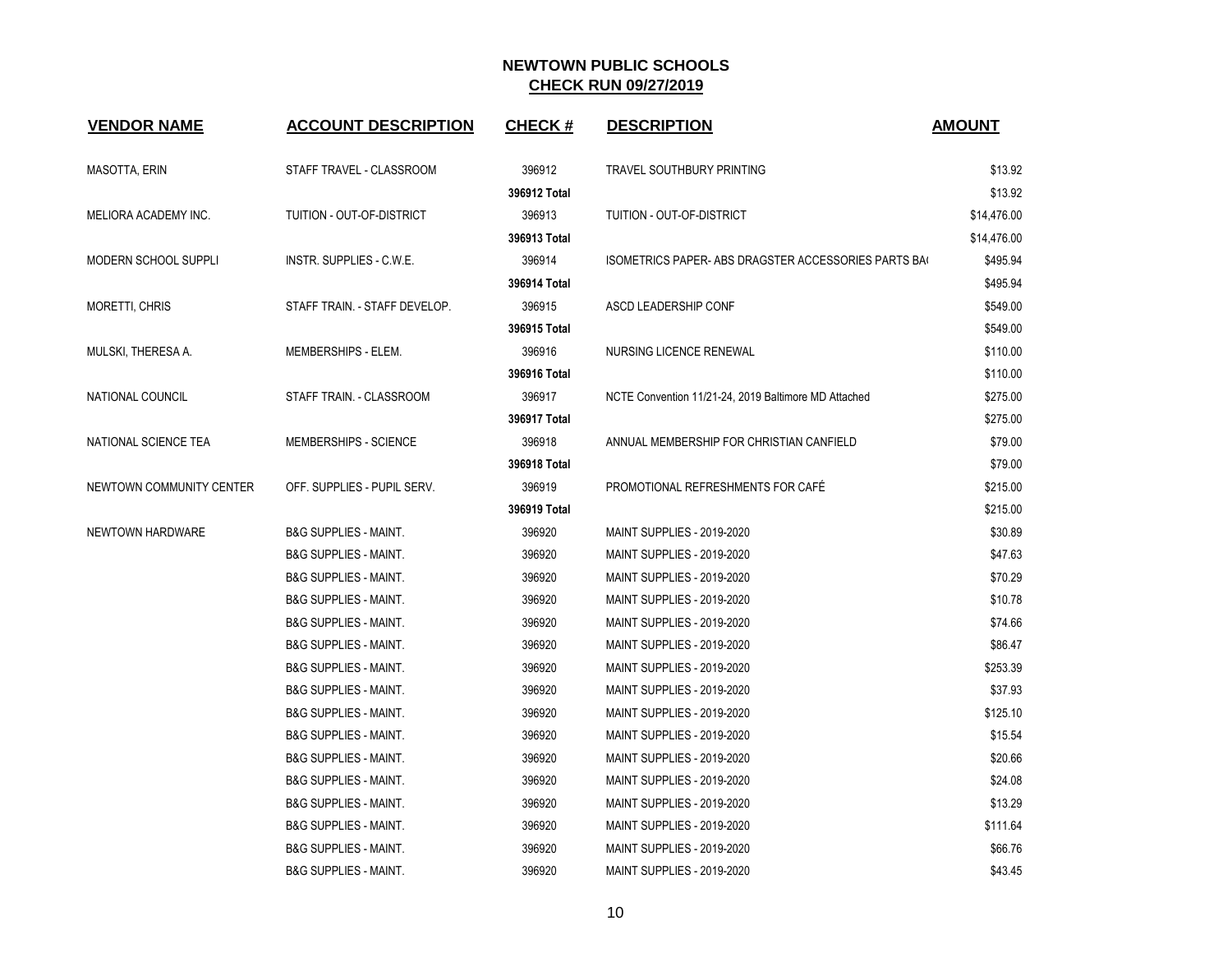| <b>VENDOR NAME</b>    | <b>ACCOUNT DESCRIPTION</b>           | <b>CHECK#</b> | <b>DESCRIPTION</b>                                                 | <b>AMOUNT</b> |
|-----------------------|--------------------------------------|---------------|--------------------------------------------------------------------|---------------|
| NEWTOWN HARDWARE      | <b>B&amp;G SUPPLIES - MAINT.</b>     | 396920        | <b>MAINT SUPPLIES - 2019-2020</b>                                  | \$22.49       |
|                       | <b>B&amp;G SUPPLIES - MAINT.</b>     | 396920        | <b>MAINT SUPPLIES - 2019-2020</b>                                  | \$64.93       |
|                       | <b>B&amp;G SUPPLIES - MAINT.</b>     | 396920        | <b>MAINT SUPPLIES - 2019-2020</b>                                  | \$10.59       |
|                       | <b>B&amp;G SUPPLIES - MAINT.</b>     | 396920        | <b>MAINT SUPPLIES - 2019-2020</b>                                  | \$17.68       |
|                       | <b>B&amp;G SUPPLIES - MAINT.</b>     | 396920        | <b>MAINT SUPPLIES - 2019-2020</b>                                  | \$139.21      |
|                       | <b>B&amp;G SUPPLIES - MAINT.</b>     | 396920        | <b>MAINT SUPPLIES - 2019-2020</b>                                  | \$105.55      |
|                       | <b>B&amp;G SUPPLIES - MAINT.</b>     | 396920        | <b>MAINT SUPPLIES - 2019-2020</b>                                  | \$5.39        |
|                       | <b>B&amp;G SUPPLIES - MAINT.</b>     | 396920        | <b>MAINT SUPPLIES - 2019-2020</b>                                  | \$10.78       |
|                       | <b>B&amp;G SUPPLIES - MAINT.</b>     | 396920        | <b>MAINT SUPPLIES - 2019-2020</b>                                  | \$125.96      |
|                       | <b>B&amp;G SUPPLIES - MAINT.</b>     | 396920        | <b>MAINT SUPPLIES - 2019-2020</b>                                  | \$9.53        |
|                       | <b>B&amp;G SUPPLIES - MAINT.</b>     | 396920        | <b>MAINT SUPPLIES - 2019-2020</b>                                  | \$7.19        |
|                       | <b>B&amp;G SUPPLIES - MAINT.</b>     | 396920        | <b>MAINT SUPPLIES - 2019-2020</b>                                  | \$10.31       |
|                       | <b>B&amp;G SUPPLIES - MAINT.</b>     | 396920        | <b>MAINT SUPPLIES - 2019-2020</b>                                  | \$26.98       |
|                       | <b>B&amp;G SUPPLIES - MAINT.</b>     | 396920        | <b>MAINT SUPPLIES - 2019-2020</b>                                  | \$27.87       |
|                       |                                      | 396920 Total  |                                                                    | \$1,617.02    |
| NEWTOWN HARDWARE (2)  | <b>REPAIRS - SPORTS</b>              | 396921        | Ref.lnv#21745/1, 21833/1, 21894/1 See attached                     | \$101.46      |
|                       | <b>REPAIRS - SPORTS</b>              | 396921        | Ref.lnv#21745/1, 21833/1, 21894/1 See attached                     | \$53.98       |
|                       | <b>REPAIRS - SPORTS</b>              | 396921        | Ref.lnv#21745/1, 21833/1, 21894/1 See attached                     | \$255.95      |
|                       |                                      | 396921 Total  |                                                                    | \$411.39      |
| NEWTOWN HIGH SCHOOL   | <b>VOCATIONAL PLACEMENT STIPENDS</b> | 396922        | PLEASE ISSUE CHECK FOR STUDENT STIPENDS                            | \$5,000.00    |
|                       |                                      | 396922 Total  |                                                                    | \$5,000.00    |
| NORCOM CT             | <b>SECURITY SUPPLIES</b>             | 396923        | Motorola XPR3500e Portable Radio, includes battery, charger        | \$614.66      |
|                       | <b>SECURITY SUPPLIES</b>             | 396923        | Mototrbo IP site connect license key for HOM Motorola              | \$76.92       |
|                       | <b>SECURITY SUPPLIES</b>             | 396923        | Replacement Motorola XPR7550 Impres Charger                        | \$72.50       |
|                       | <b>SECURITY SUPPLIES</b>             | 396923        | Impres Li-ion 1500 Replacement Battery for Motorola XPR6500        | \$189.96      |
|                       | <b>SECURITY SUPPLIES</b>             | 396923        | Impres, Li-ion IP68/2450T Replacement Battery for Motorola XPR6500 | \$282.68      |
|                       |                                      | 396923 Total  |                                                                    | \$1,236.72    |
| OTIS ELEVATOR COMPANY | <b>B&amp;G CONTRACTED SERV.</b>      | 396924        | ELEVATOR SVC CONTRACT - HAWL/RIS 2019-2020                         | \$311.90      |
|                       |                                      | 396924 Total  |                                                                    | \$311.90      |
| OXFORD UNIVERSITY PR  | SUPPLIES - LIBRARY                   | 396925        | Renewal of OED Online subscription for 2019-2020                   | \$499.95      |
|                       |                                      | 396925 Total  |                                                                    | \$499.95      |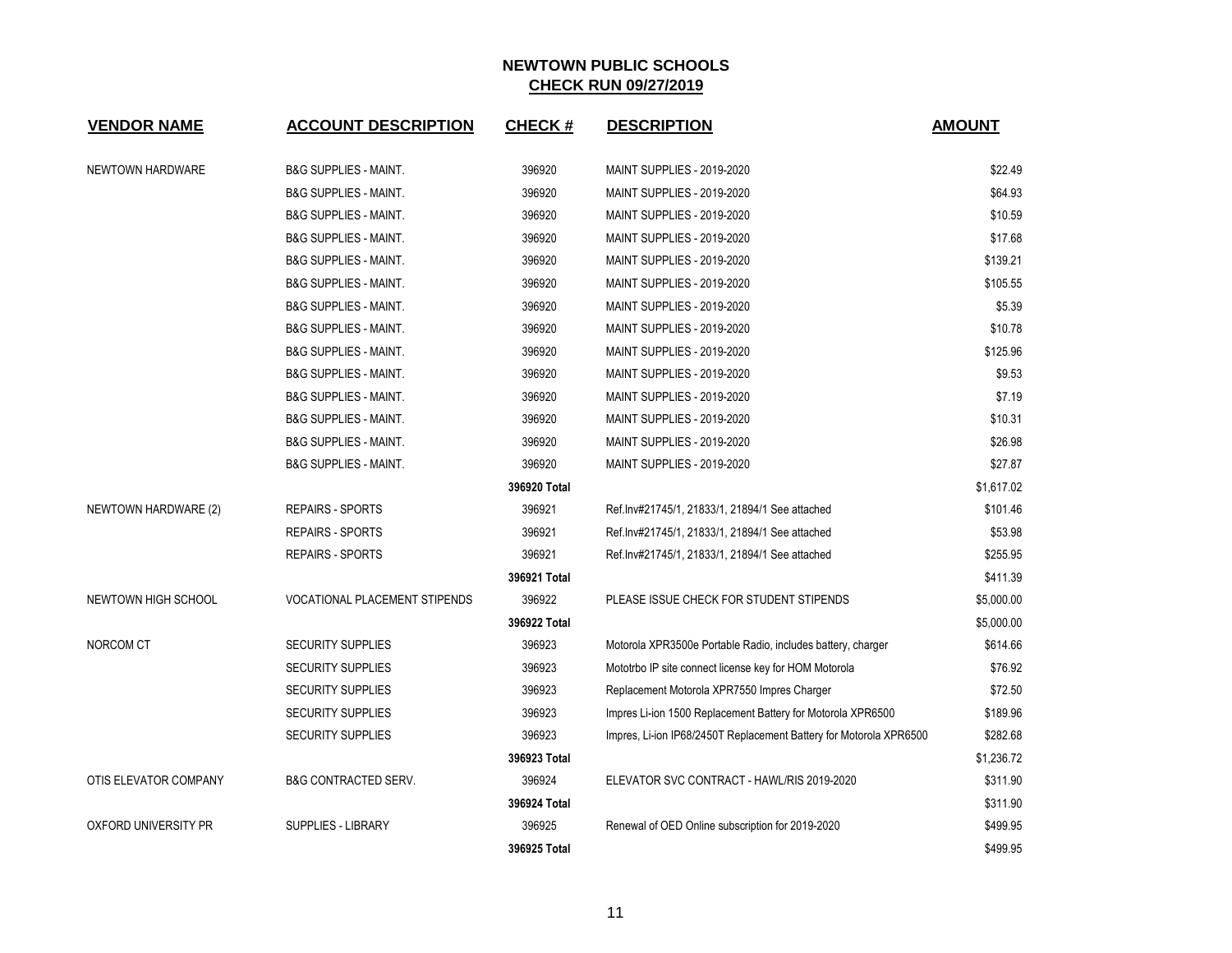| <b>VENDOR NAME</b>            | <b>ACCOUNT DESCRIPTION</b>          | <b>CHECK#</b> | <b>DESCRIPTION</b>                                      | <b>AMOUNT</b> |
|-------------------------------|-------------------------------------|---------------|---------------------------------------------------------|---------------|
| PLANK ROAD PUBLISHING         | INSTR. SUPPLIES - MUSIC             | 396926        | Item# MP-TV810 - Music Play Grade 2                     | \$124.95      |
|                               | <b>INSTR. SUPPLIES - MUSIC</b>      | 396926        | Item# MP-TV820 - Music Play Grade 3                     | \$124.95      |
|                               | <b>INSTR. SUPPLIES - MUSIC</b>      | 396926        | Shipping & Processing                                   | \$24.99       |
|                               |                                     | 396926 Total  |                                                         | \$274.89      |
| PONCIN, YANN MD               | PROF. SERV. - PSYCH/MED. EVAL.      | 396927        | PROF. SERV. - PSYCH/MED. EVAL.                          | \$2,000.00    |
|                               |                                     | 396927 Total  |                                                         | \$2,000.00    |
| POWERSCHOOL GROUP LLC         | CONTRACTED SERV. - INFO. TECH.      | 396928        | PS SIS Enterprise Management Services                   | \$2,731.82    |
|                               |                                     | 396928 Total  |                                                         | \$2,731.82    |
| PROWDA, PETER M               | CONTRACTED SERV. - B.O.E.           | 396929        | BOE SCHOOLS ENROLLMENT PROJECT                          | \$2,000.00    |
|                               | CONTRACTED SERV. - B.O.E.           | 396929        | ENROLLMENT ANALYSIS FOR OUR FOUR ELEMENTARY SCH         | \$950.00      |
|                               |                                     | 396929 Total  |                                                         | \$2,950.00    |
| RICHARDSON, STEPHEN           | <b>B&amp;G SUPPLIES - CUSTODIAL</b> | 396930        | SHOES (100374)                                          | \$143.04      |
|                               |                                     | 396930 Total  |                                                         | \$143.04      |
| RODRIGUEZ, FELIX              | <b>B&amp;G SUPPLIES - CUSTODIAL</b> | 396931        | SHOES (100374)                                          | \$150.00      |
|                               |                                     | 396931 Total  |                                                         | \$150.00      |
| <b>RUGG'S RECOMMENDATIONS</b> | CONTRACTED SERV. - GUIDANCE         | 396932        | RUGGS RECOMMENDATIONS ON COLLEGES                       | \$176.00      |
|                               |                                     | 396932 Total  |                                                         | \$176.00      |
| RYAN, TRACY                   | STAFF TRAVEL - SP. ED. PREK-8       | 396933        | TRAVEL 09/09-09/20/19                                   | \$47.56       |
|                               |                                     | 396933 Total  |                                                         | \$47.56       |
| <b>SCHOLASTIC INC</b>         | INSTR. SUPPLIES - CLASSROOM         | 396934        | Lets Find Out Magazine Subscription for 2019-2020       | \$442.75      |
|                               | INSTR. SUPPLIES - CLASSROOM         | 396934        | Science Spin magazine add-on subscription for 2019-2020 | \$76.23       |
|                               | INSTR. SUPPLIES - CLASSROOM         | 396934        | Lets Find Out Scholastic Magazine/ Kindergarten         | \$411.11      |
|                               | INSTR. SUPPLIES - CLASSROOM         | 396934        | Scholastic News Ed.1 for Grade 1                        | \$442.75      |
|                               | INSTR. SUPPLIES - CLASSROOM         | 396934        | Scholastic News Ed.2 for Grade 2                        | \$411.13      |
|                               | INSTR. SUPPLIES - CLASSROOM         | 396934        | Scholastic News Ed. 3 for Grade 3                       | \$379.50      |
|                               | INSTR. SUPPLIES - CLASSROOM         | 396934        | Story Works for Grade 4                                 | \$700.43      |
|                               | INSTR. SUPPLIES - CLASSROOM         | 396934        | Story Works Jr. for Intervention                        | \$140.09      |
|                               | INSTR. SUPPLIES - CLASSROOM         | 396934        | One year subscription for 2019-2020 school year         | \$124.32      |
|                               | INSTR. SUPPLIES - CLASSROOM         | 396934        | One year subscription for 2019-2020 school year         | \$124.32      |
|                               | INSTR. SUPPLIES - CLASSROOM         | 396934        | One year subscription for 2019-2020 school year         | \$124.32      |
|                               | INSTR. SUPPLIES - CLASSROOM         | 396934        | One year subscription for 2019-2020 school year         | \$124.32      |
|                               | INSTR. SUPPLIES - CLASSROOM         | 396934        | Shipping and Handling Charges                           | \$49.72       |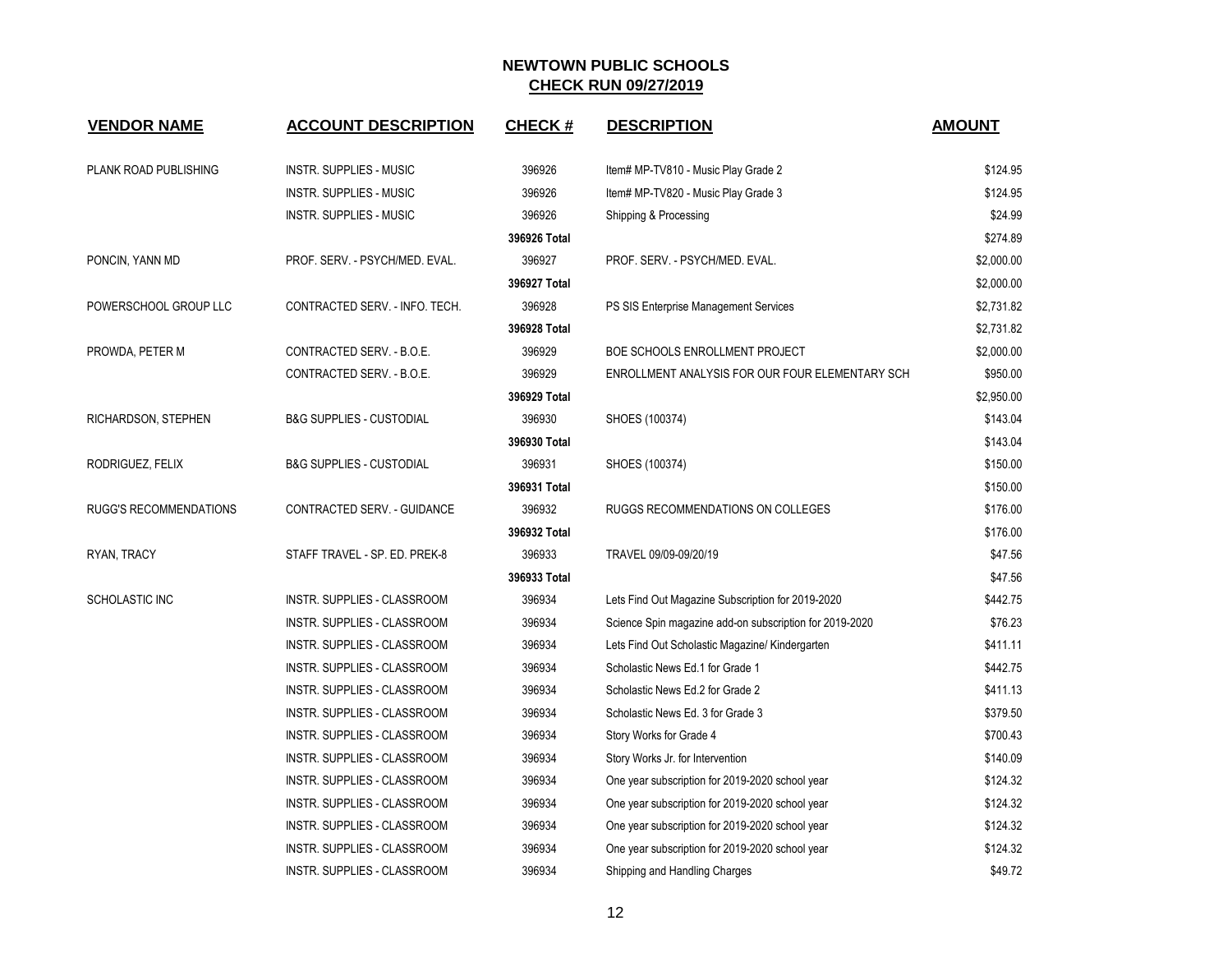| <b>VENDOR NAME</b>               | <b>ACCOUNT DESCRIPTION</b>         | <b>CHECK#</b> | <b>DESCRIPTION</b>                                           | <b>AMOUNT</b> |
|----------------------------------|------------------------------------|---------------|--------------------------------------------------------------|---------------|
|                                  |                                    |               |                                                              |               |
| <b>SCHOLASTIC INC</b>            | INSTR. SUPPLIES - CLASSROOM        | 396934        | Storyworks-Gr 4: Issues 6 print & digital                    | \$412.66      |
|                                  | INSTR. SUPPLIES - CLASSROOM        | 396934        | Let s Find Out-K                                             | \$361.10      |
|                                  | INSTR. SUPPLIES - CLASSROOM        | 396934        | Scholastic News G 1                                          | \$429.52      |
|                                  | INSTR. SUPPLIES - CLASSROOM        | 396934        | Scholastic News G 2                                          | \$455.98      |
|                                  | <b>INSTR. SUPPLIES - CLASSROOM</b> | 396934        | Scholastic News G 3                                          | \$228.38      |
|                                  | <b>INSTR. SUPPLIES - CLASSROOM</b> | 396934        | Shipping                                                     | \$167.15      |
|                                  |                                    | 396934 Total  |                                                              | \$5,605.78    |
| SCHOLASTIC INC (2)               | <b>INSTR. SUPPLIES - CLASSROOM</b> | 396935        | Storyworks Jr., Grade 2-3, Order # 002-9801                  | \$441.48      |
|                                  | INSTR. SUPPLIES - CLASSROOM        | 396935        | Storyworks, Grade 4-6, Order # 038-9801                      | \$594.30      |
|                                  | INSTR. SUPPLIES - CLASSROOM        | 396935        | Shipping and Handling Charges                                | \$103.57      |
|                                  |                                    | 396935 Total  |                                                              | \$1,139.35    |
| <b>SCHOOL SPECIALTY</b>          | INSTR. SUPPLIES - CLASSROOM        | 396936        | Classroom supplies for Grade 1                               | \$814.72      |
|                                  | OFF. SUPPLIES - ADMIN.             | 396936        | Sandusky steel Bookcases for Litera                          | \$492.64      |
|                                  | INSTR. SUPPLIES - CLASSROOM        | 396936        | Composition Book, 1439309, gr 3/4, no shipping               | \$220.00      |
|                                  | INSTR. SUPPLIES - CLASSROOM        | 396936        | Classroom supplies: see attached, pouches, pencil box, paper | \$29.80       |
|                                  | INSTR. SUPPLIES - CLASSROOM        | 396936        | Staplers and index cards Free shipping                       | \$245.35      |
|                                  | <b>INSTR. SUPPLIES - ART</b>       | 396936        | DRAWING PAPER- TAG BOARD DRAWING PAPER 80 LB WHITE           | \$218.76      |
|                                  | INSTR. SUPPLIES - SP. ED. PREK-8   | 396936        | ITEM: 021253 BALL TACTILE MEDICINE BLUE                      | \$54.20       |
|                                  | INSTR. SUPPLIES - SP. ED. PREK-8   | 396936        | ITEM: 021255 BALL TACTILE MEDICINE GREEN                     | \$71.48       |
|                                  | <b>INSTR. SUPPLIES - CLASSROOM</b> | 396936        | Classroom easel for grade 1, and supplies for grades 2&4.    | \$575.85      |
|                                  | INSTR. SUPPLIES - CLASSROOM        | 396936        | Magnetic Tape, report covers, staple removers - no shipping  | \$103.37      |
|                                  |                                    | 396936 Total  |                                                              | \$2,826.17    |
| <b>SHIPMAN &amp; GOODWIN LLP</b> | PROF. SERV. - SP. ED. LEGAL        | 396937        | SPEC ED LEGAL SERV AUG 2019                                  | \$7,560.00    |
|                                  | PROF. SERV. - SUPER.               | 396937        | BOE LEGAL SERV AUG 2019                                      | \$19,437.50   |
|                                  |                                    | 396937 Total  |                                                              | \$26,997.50   |
| <b>TECHNICAL EDUCATION SOLUT</b> | TECH. SOFTWARE - INFO. TECH.       | 396938        | 1 year support & Software assurance (SSA)                    | \$810.00      |
|                                  |                                    | 396938 Total  |                                                              | \$810.00      |
| TIME FOR KIDS                    | INSTR. SUPPLIES - CLASSROOM        | 396939        | One Year (2019-2020) Subscription (Level 3-4)                | \$123.75      |
|                                  | INSTR. SUPPLIES - CLASSROOM        | 396939        | One Year (2019-2020) Subscription (Level 3-4)                | \$123.75      |
|                                  | <b>INSTR. SUPPLIES - CLASSROOM</b> | 396939        | One Year (2019-2020) Subscription (Level 3-4)                | \$118.80      |